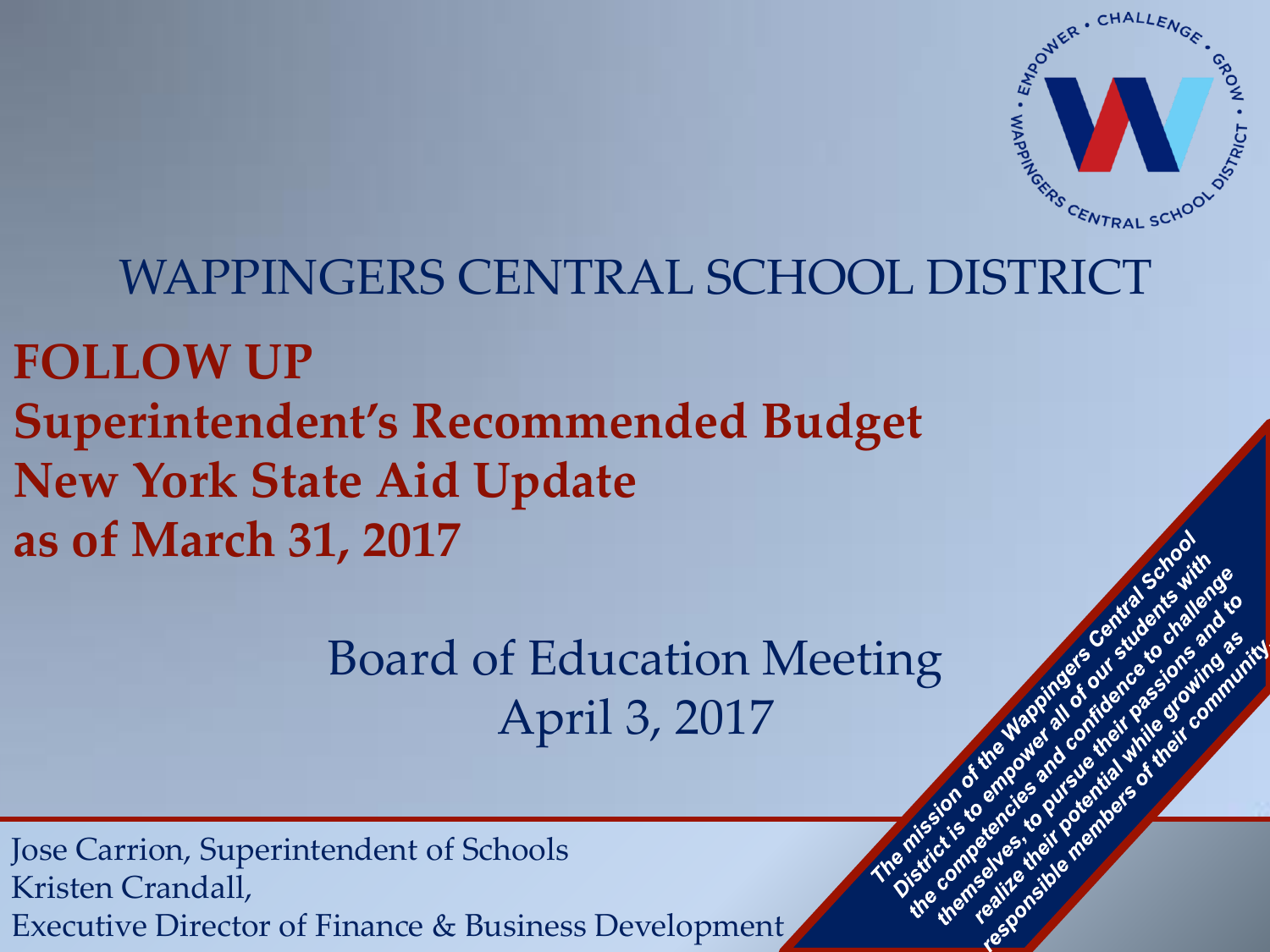# New York State Aid 2014-2015 to *2017-2018 Governor's Proposal*

Subject<br>to change

pending

budget

Challenge.

| Year       | <b>NYS State Aid</b> | \$ Difference | $\%$ Difference |
|------------|----------------------|---------------|-----------------|
| 2014-2015  | \$50,286,163         |               |                 |
| 2015-2016  | \$50,376,699         | \$90,536      | $.18\%$         |
| 2016-2017* | \$54,464,873         | \$4,088,174   | $8.12\%$        |
| 2017-2018  | \$56,542,349         | \$2,077,476   | $3.81\%$        |

\* - Gap Elimination Adjustment restoration received in this budget cycle

Historically, NYS Aid has not been a consistent source of funding from year to year and difficult to predict during the budget planning and building cycle.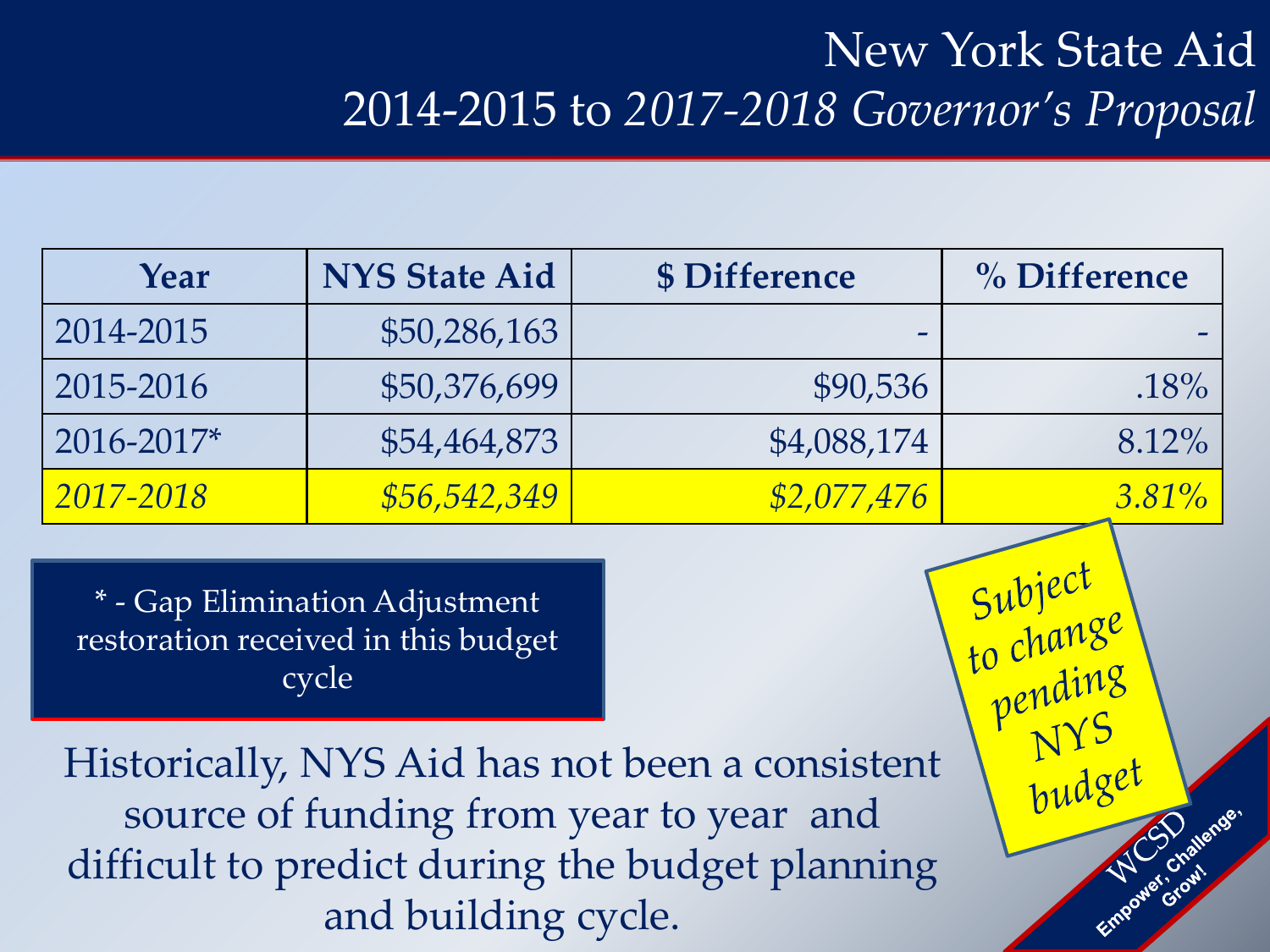# 2017-2018 WCSD Budget Planning

Empourés Croutierges

As of 4/3/17 there is no NYS budget. What does this mean to WCSD's 2017-2018 budget planning and the Board of Education 4/18/17 scheduled approval date?

### **Scenario 1**

Governor's proposal is what was used for 2017-2018 Superintendent's Recommended Budget. No update necessary.

### **Scenario 2**

The NYS budget is NOT finalized prior to the Board of Education approval on 4/18/17. Current law must be followed to remain in compliance with the tax cap. State Aid of \$679,221 would not be received. The Superintendent's Recommended Budget would need to be reduced by \$679,221.

#### **Scenario 3**

The NYS budget is finalized prior to the Board of Education approval on 4/18/17. The Superintendent's Recommended Budget would need to be updated.

The administration will keep the Board of Education abreast of any and all developments at the State and District level. This will allow for an informed decision on 4/18/17.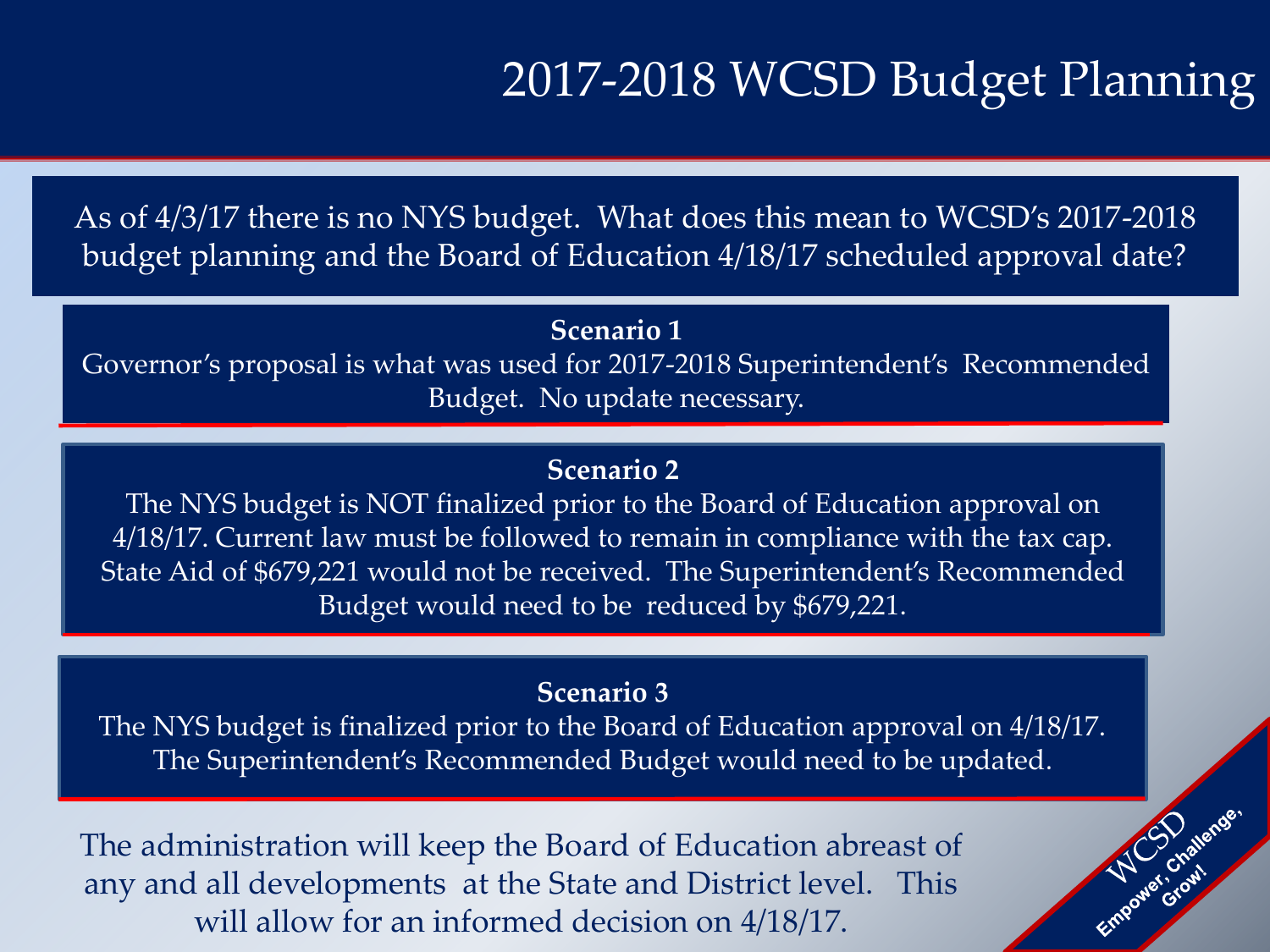# 2017-2018 Superintendent's Recommended Budget

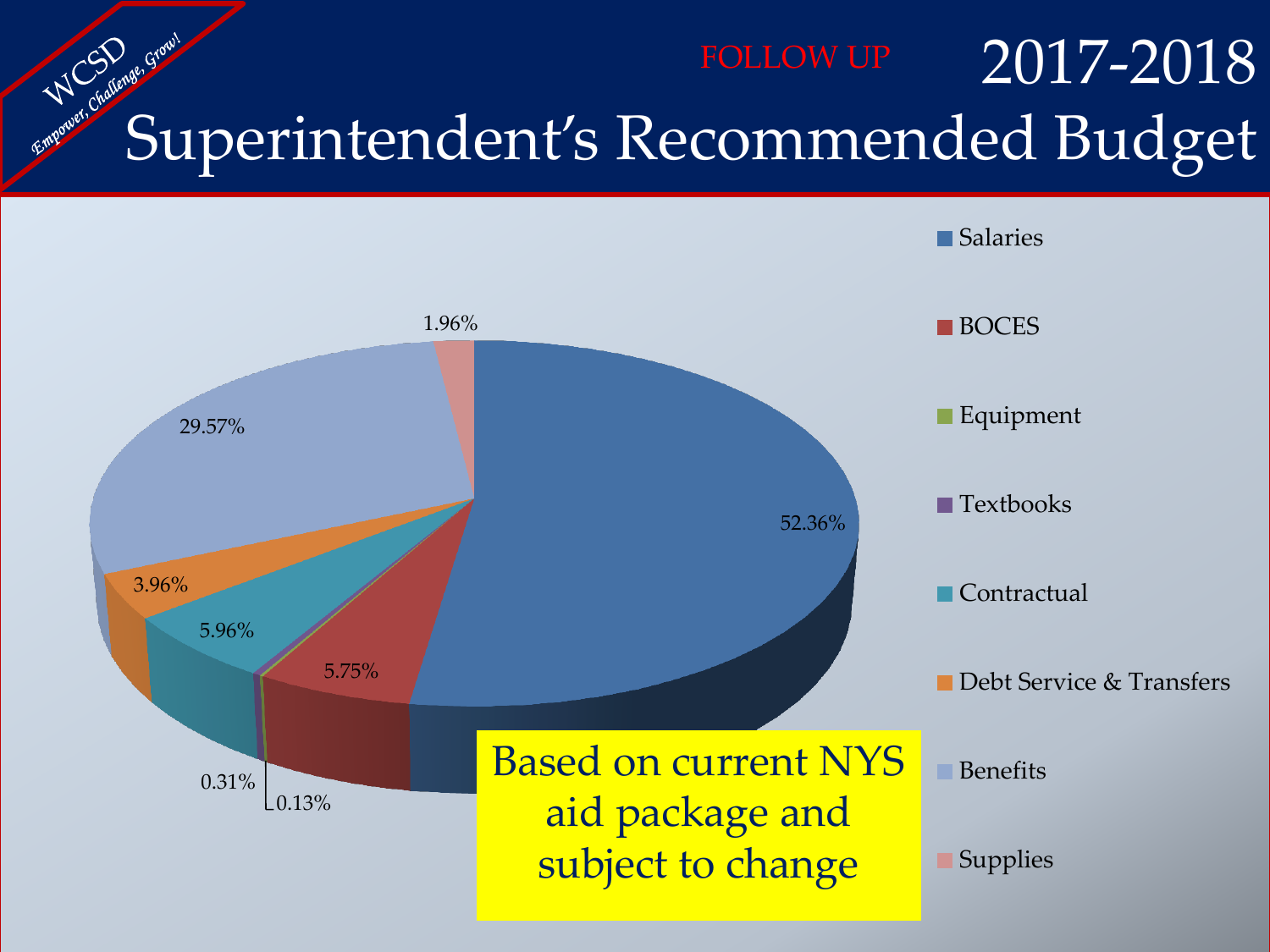# 2017-2018 Proposed Budget *Within the Tax Cap*

Employed Growth Mariense.



|                                     | <b>TAX LEVY</b> | <b>BUDGET</b>                          |               |  |
|-------------------------------------|-----------------|----------------------------------------|---------------|--|
| 2016 - 2017<br>Approved<br>Tax Levy | \$159,426,539   | 2016-2017<br>Approved<br><b>Budget</b> | \$221,199,261 |  |
| 2017-2018<br>Proposed<br>Tax Levy   | \$160,936,353   | 2017-2018<br>Proposed<br><b>Budget</b> | \$224,807,619 |  |
| Levy to Levy \$                     | \$1,509,814     | Budget to Budget \$                    | \$3,608,358   |  |
| Levy to Levy %                      | $0.95\%$        | Budget to Budget %                     | 1.63%         |  |

Based on current NYS aid package and subject to change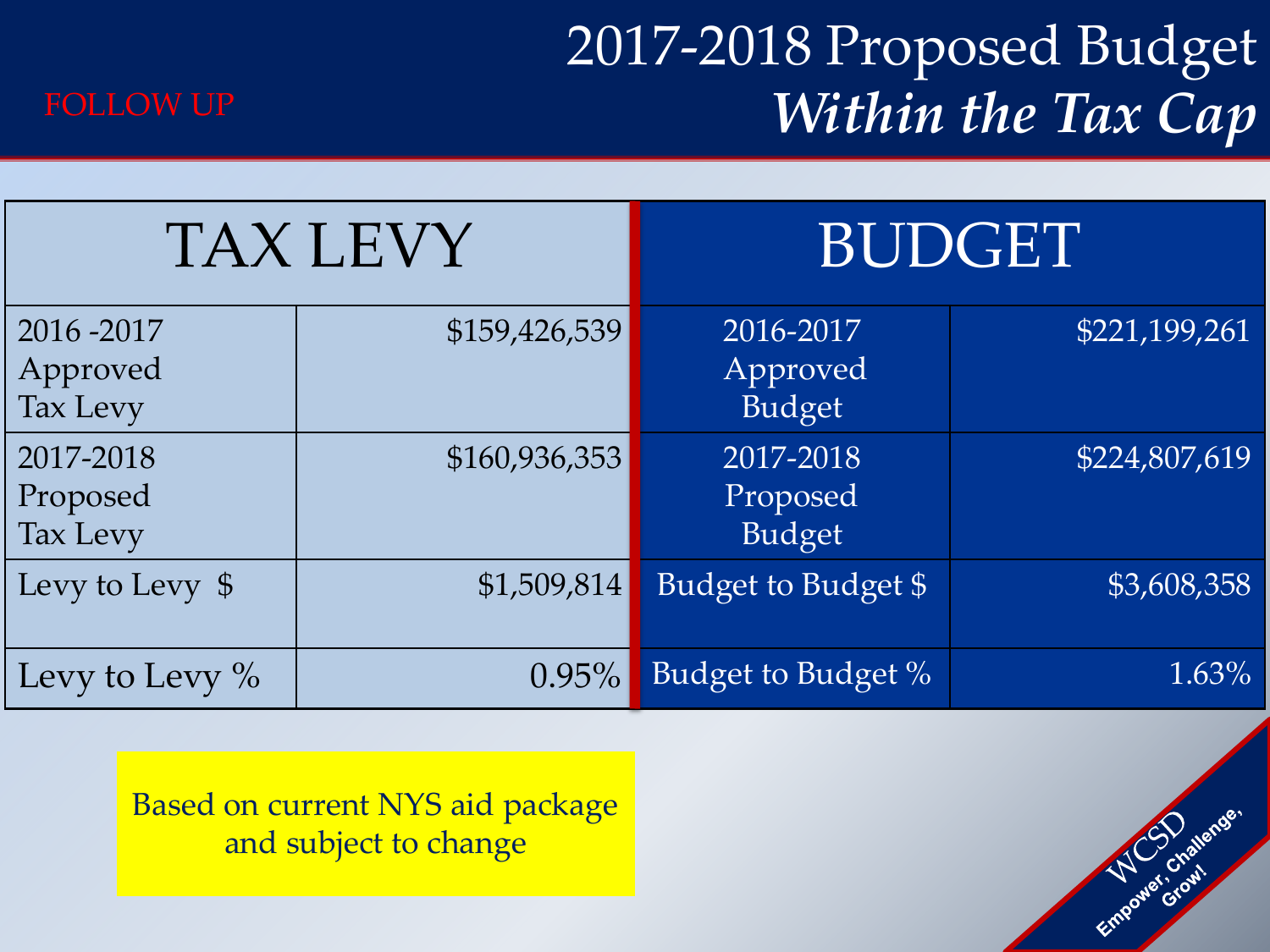## Proposed Budget Summary FOLLOW UP

Emporter Crowlenge.

| Subject to change                      |                                                     | <b>Proposed Budget Summary</b>           |                                                |                                           |  |
|----------------------------------------|-----------------------------------------------------|------------------------------------------|------------------------------------------------|-------------------------------------------|--|
|                                        | $-10-2017$<br>Taxpayer<br>Approved<br><b>Budget</b> | 2017-2018 Proposed<br><b>Budget Plan</b> | Change in<br>Dollar<br>Amount<br>$\mathcal{S}$ | Change in<br>Percentage<br>Amount<br>$\%$ |  |
| <b>Budget</b>                          | \$221,199,261                                       | \$224,807,619                            | \$3,608,358                                    | 1.63%                                     |  |
| <b>State Aid</b>                       | \$54,697,111                                        | \$56,542,349                             | \$1,845,238                                    | $3.37\%$                                  |  |
| <b>Other Revenue</b>                   | \$2,223,680                                         | \$2,233,680                              | \$0                                            | $0\%$                                     |  |
| <b>Assigned Fund</b><br><b>Balance</b> | \$3,750,000                                         | \$3,750,000                              | \$0                                            | $0\%$                                     |  |
| Tax Levy                               | \$159,426,539                                       | \$160,936,353                            | \$1,509,814                                    | 0.95%                                     |  |

Documents to Support the 1<sup>st</sup> draft of the Superintendent's Proposed Budget

- *Budget Line Item Detailed Spreadsheet*
- *Navigating our Way (NOW) WCSD Document*
- *Strategic Plan*
- *Curriculum and Instruction Proposed Summer Writing Curriculum*
- *Tri-State Consortium Report*
- *Special Education Preliminary Annual Repor*t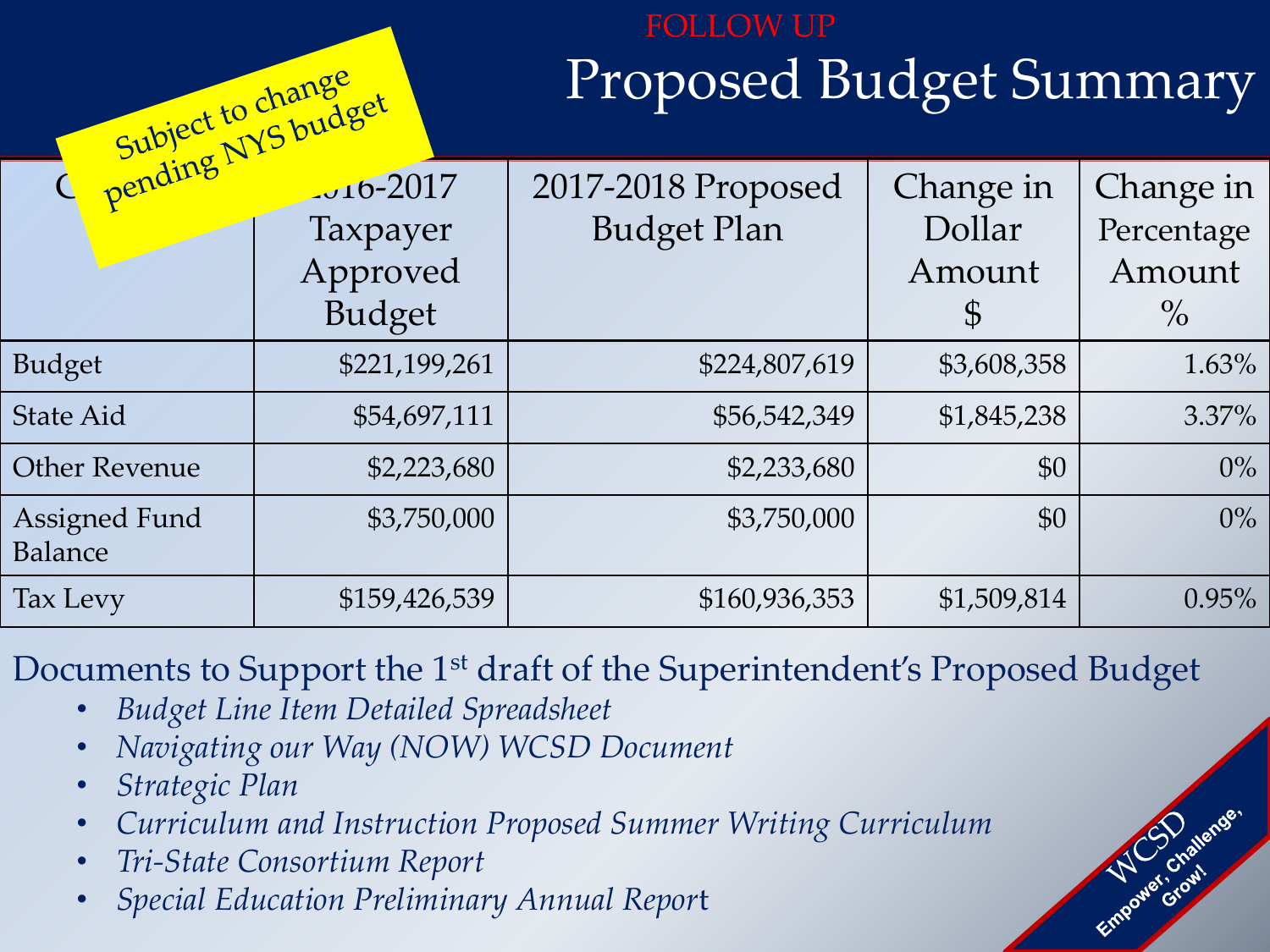

# Budget Process FOLLOW UP  $2017-2018$

➢Questions, Comments, and Feedback

- budget@wcsdny.org
- ➢Presentations and reports will be posted to BOE section of website
- ➢Frequently Asked Questions posted to website within 48 hours
- ➢Use long-term plan to develop discussion points for administration and BOE
- ➢Continued work on refining estimates and confirming data
- ➢Evaluate BOE feedback for use in budget formulation